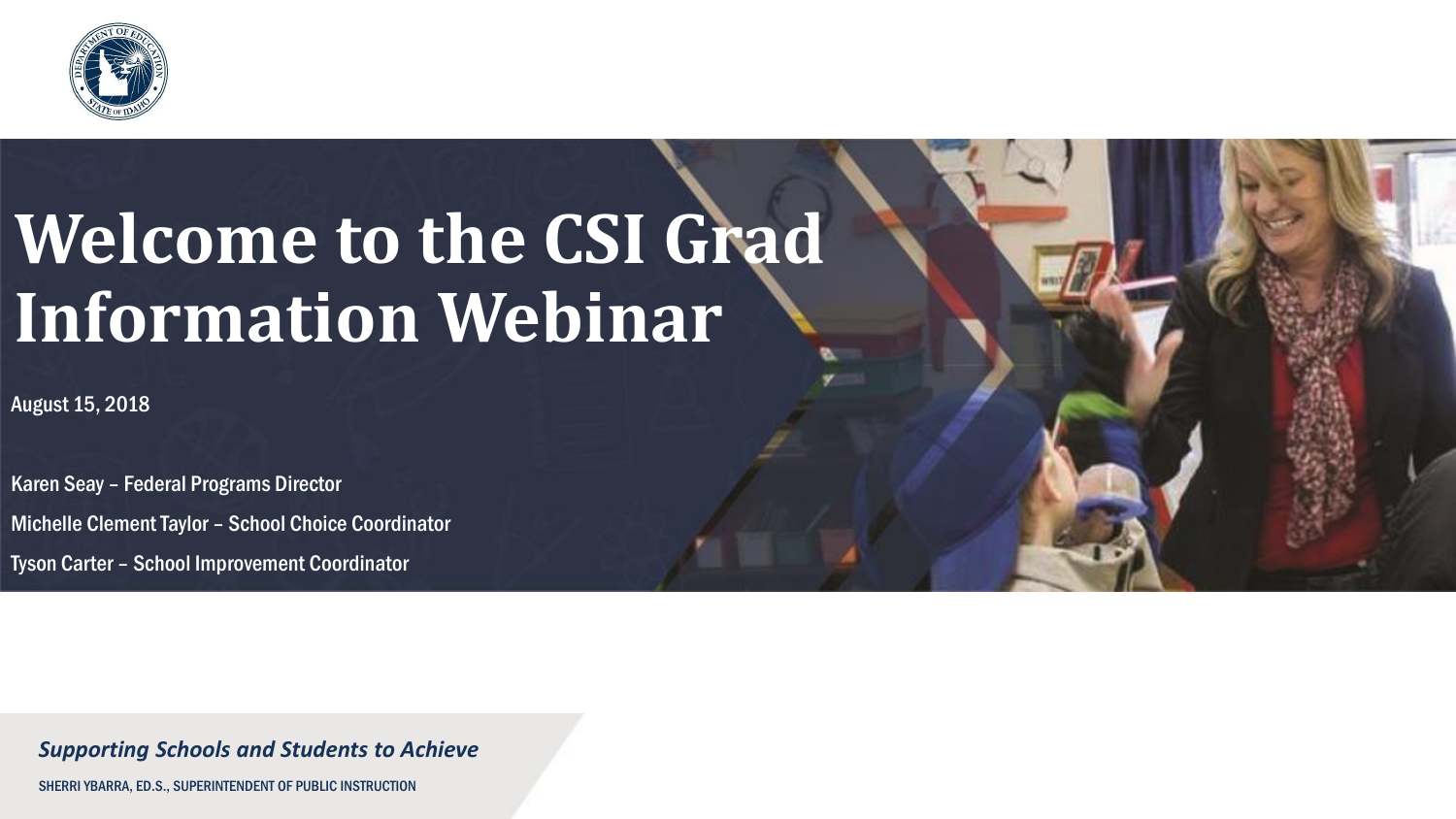## **What is CSI Grad?**

- Comprehensive Support and Improvement Graduation Rate
- Schools with a 3 year graduation rate average below 67%
	- High schools schools with grade 12
	- Alternative high schools
- What does it look like for Idaho?
	- High schools 11 schools identified
	- Alternative schools 35 schools identified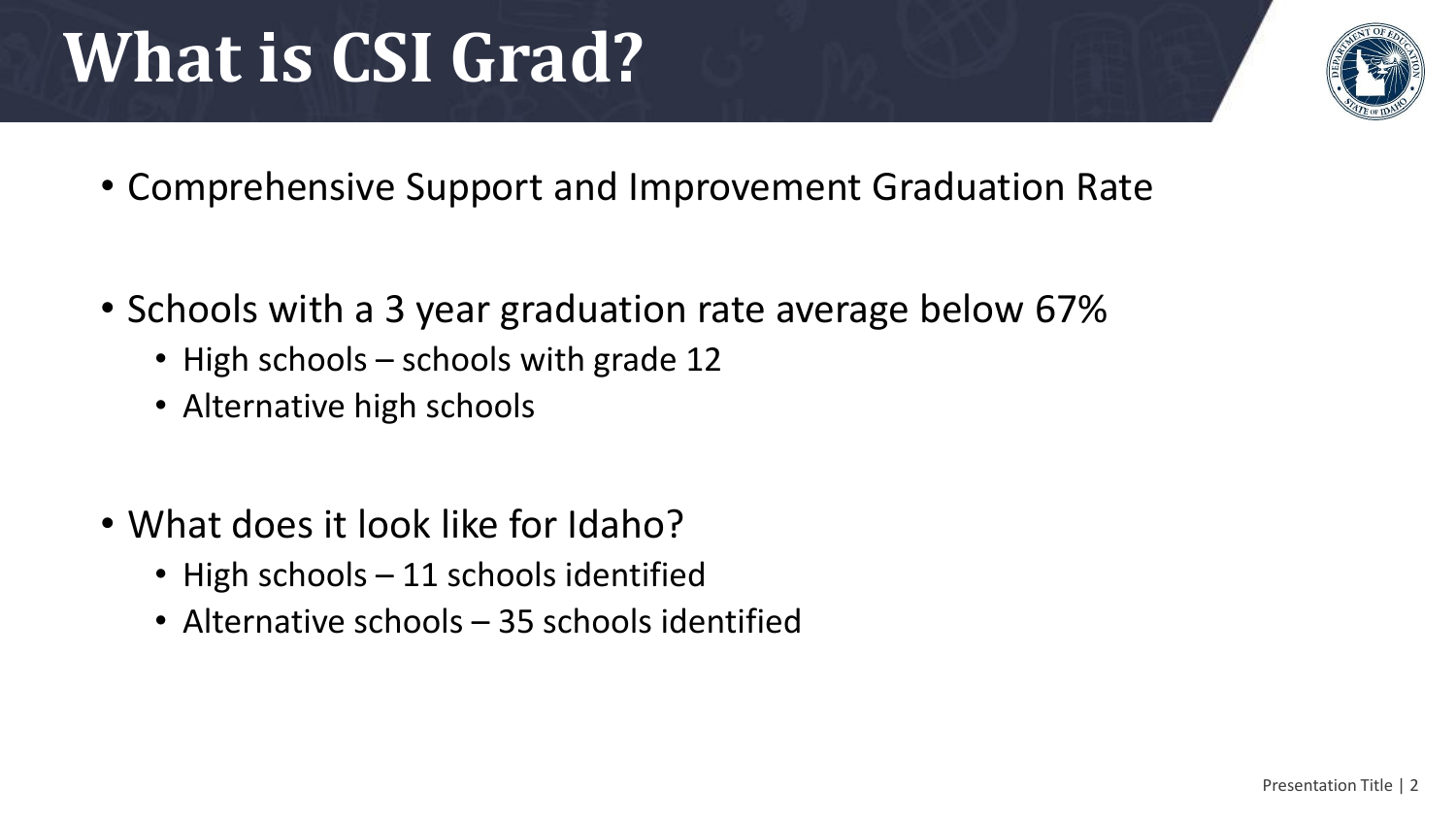### **So…how were CSI Grad schools identified?**

The identification is based on the following:

- 3 year graduation rate average below 67% Must have 3 years worth of data
- Uses the 4 year cohort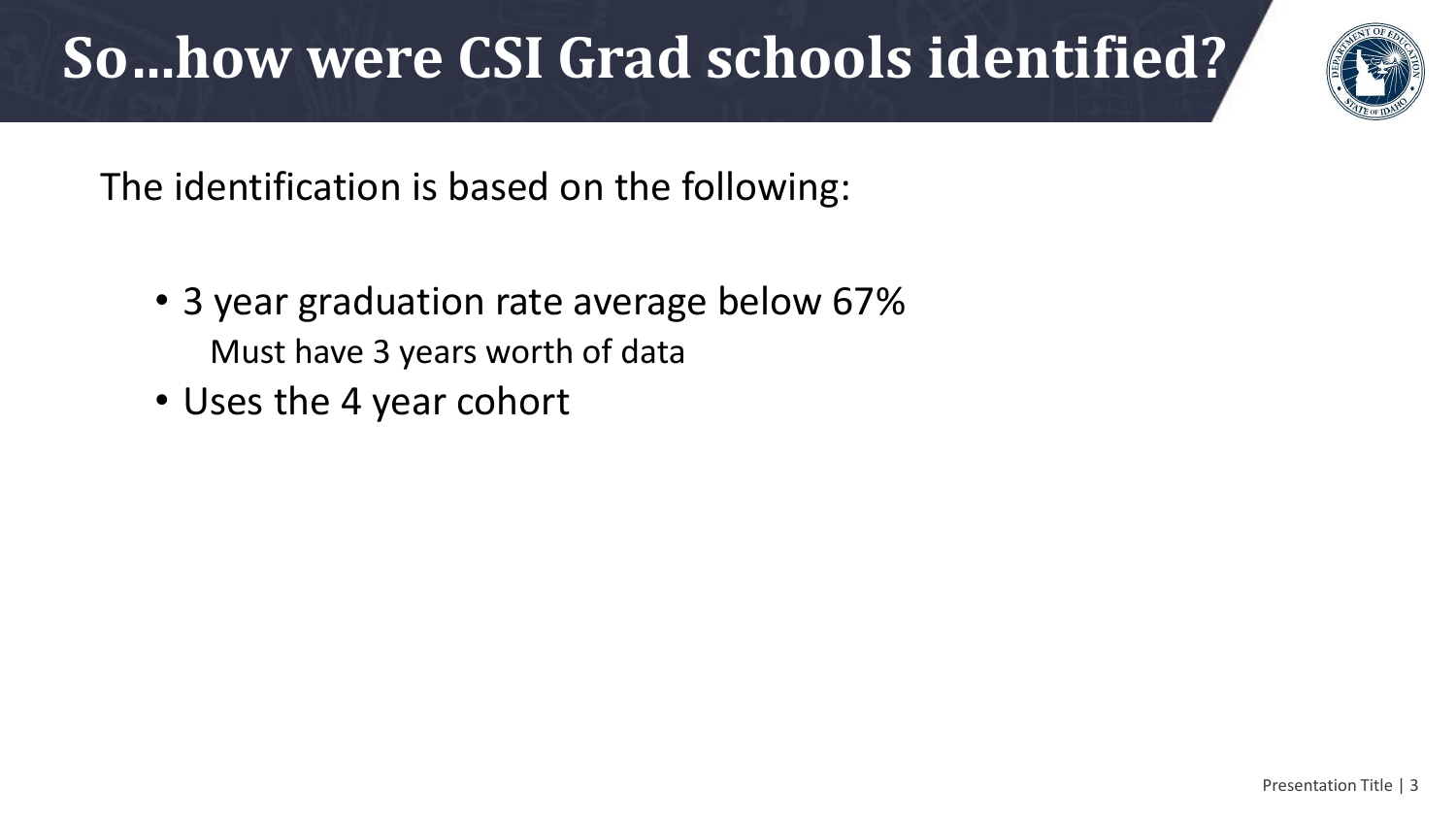#### **What kind of support can CSI Grad schools expect?**



- Strengths based model
- State Technical Assistance Team (STAT)
	- Team consisting of SDE directors, coordinators, content experts, district/building leadership team, capacity builder
	- 2017-2018 STAT Pilot
- Capacity builder regional school improvement coach
- State-wide convenings
- Regional meetings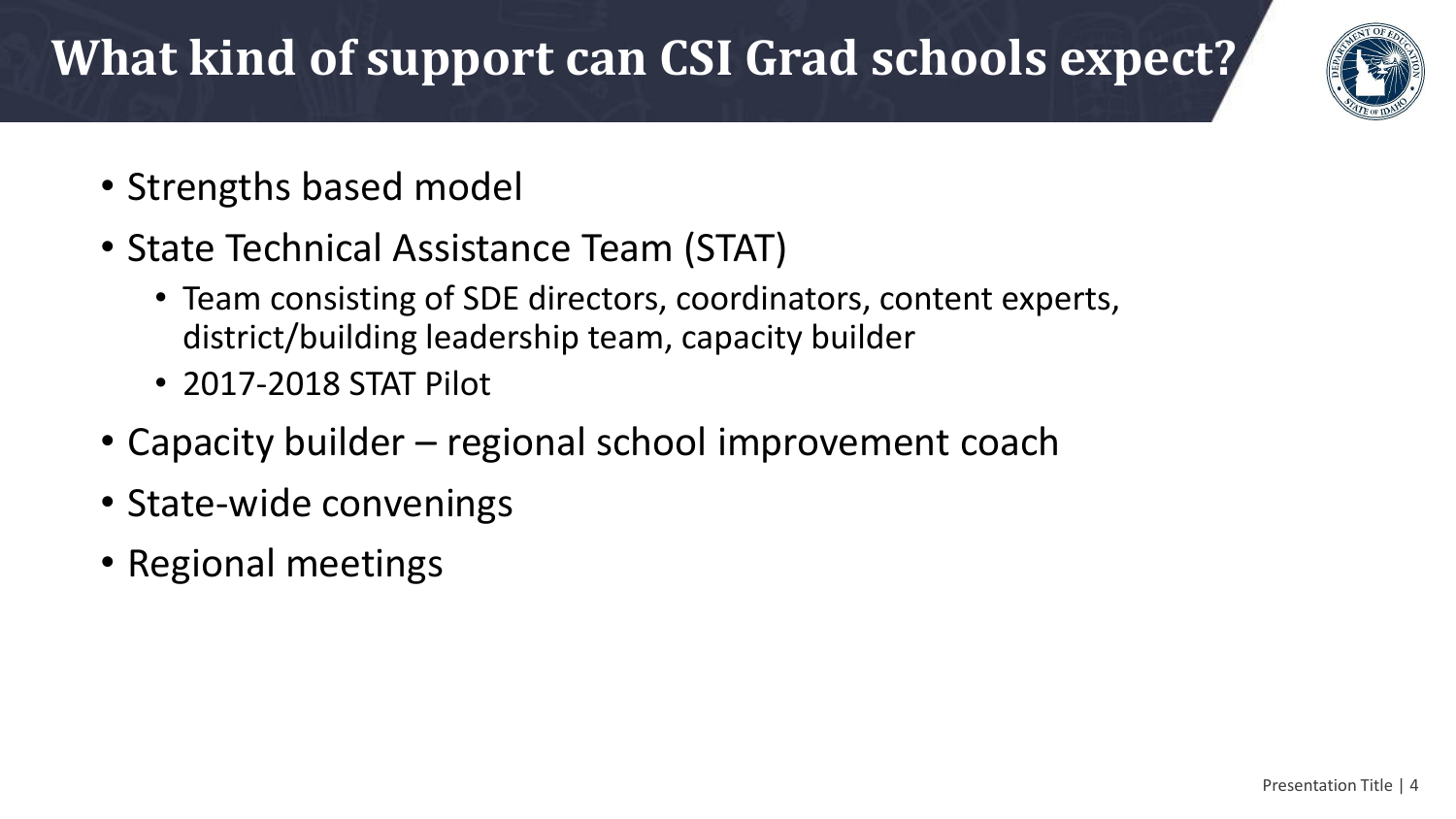#### **What kind of support can CSI Grad schools expect?**



- Three years of support
- Ongoing Zoom check-ins with each school
	- School improvement planning and implementation
	- Differentiated technical assistance
- Travel reimbursement funds
- Effective leadership PD
	- ISN, IPN, IPMP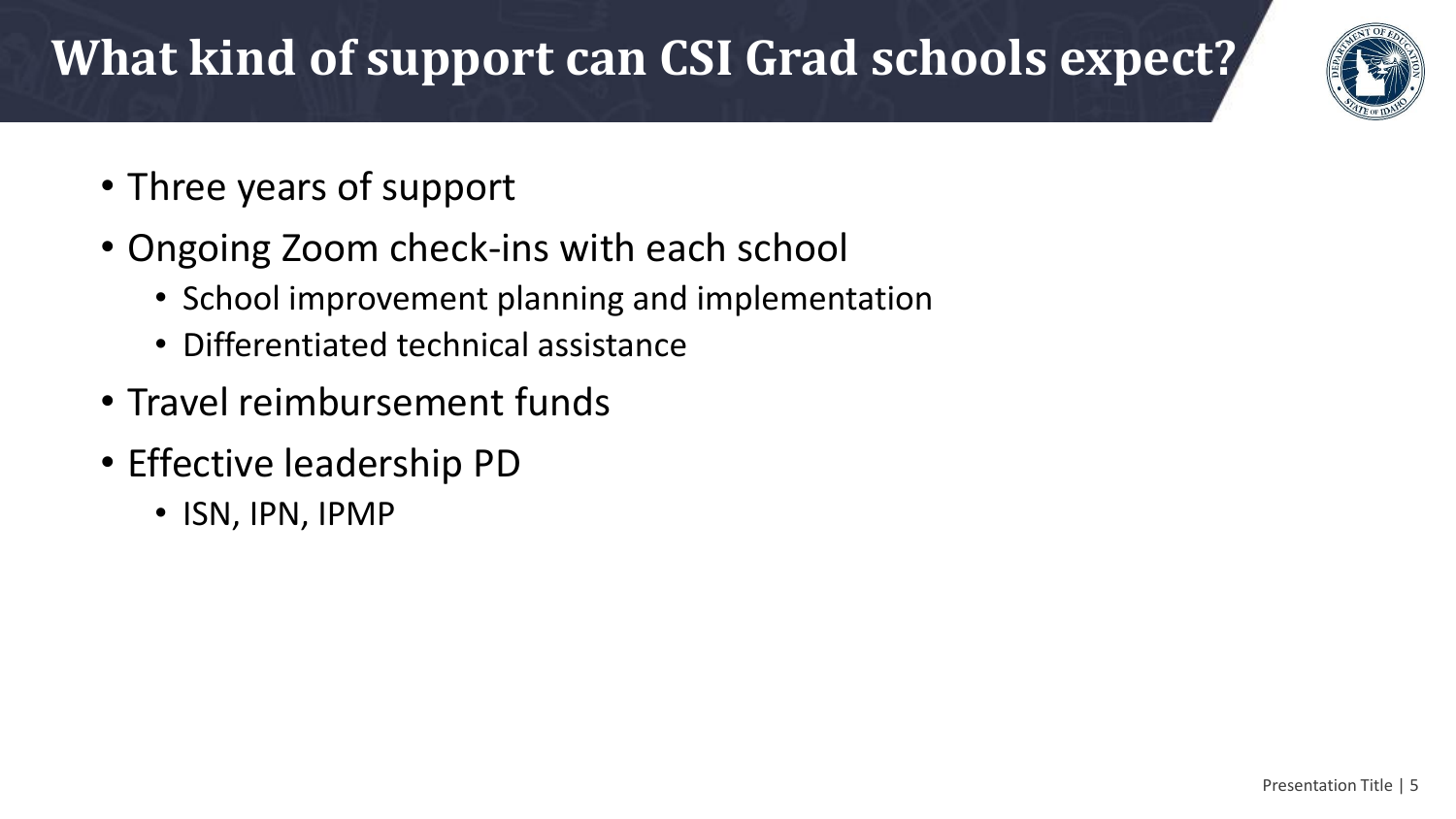# **October 30, 2018**

- CSI Grad Kick-off meeting
	- BSU Hatch Ballroom
	- 8-3 PM
- Attendance is critical
- Agenda topics:
	- Importance of school culture
	- Building effective leadership teams
	- Engaging stakeholders
	- Best practices
- Who to bring

Leadership team – four to five people recommended

- Superintendent
- Alternative school principal
- One to two teachers influencers
- Counselor
- HS principal

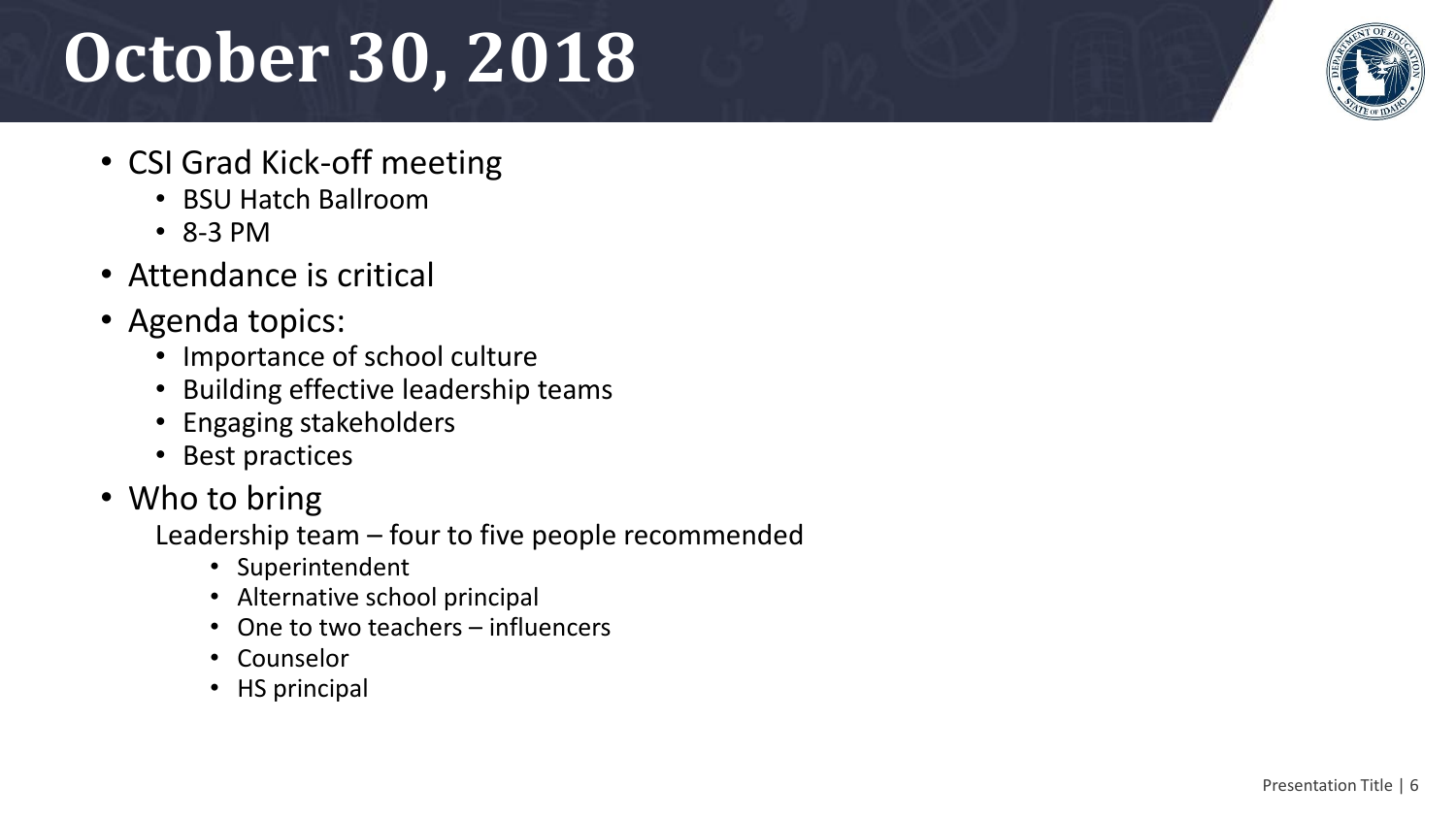# **Questions**



- What's on your mind?
- What are you worried about?
- What do you need?